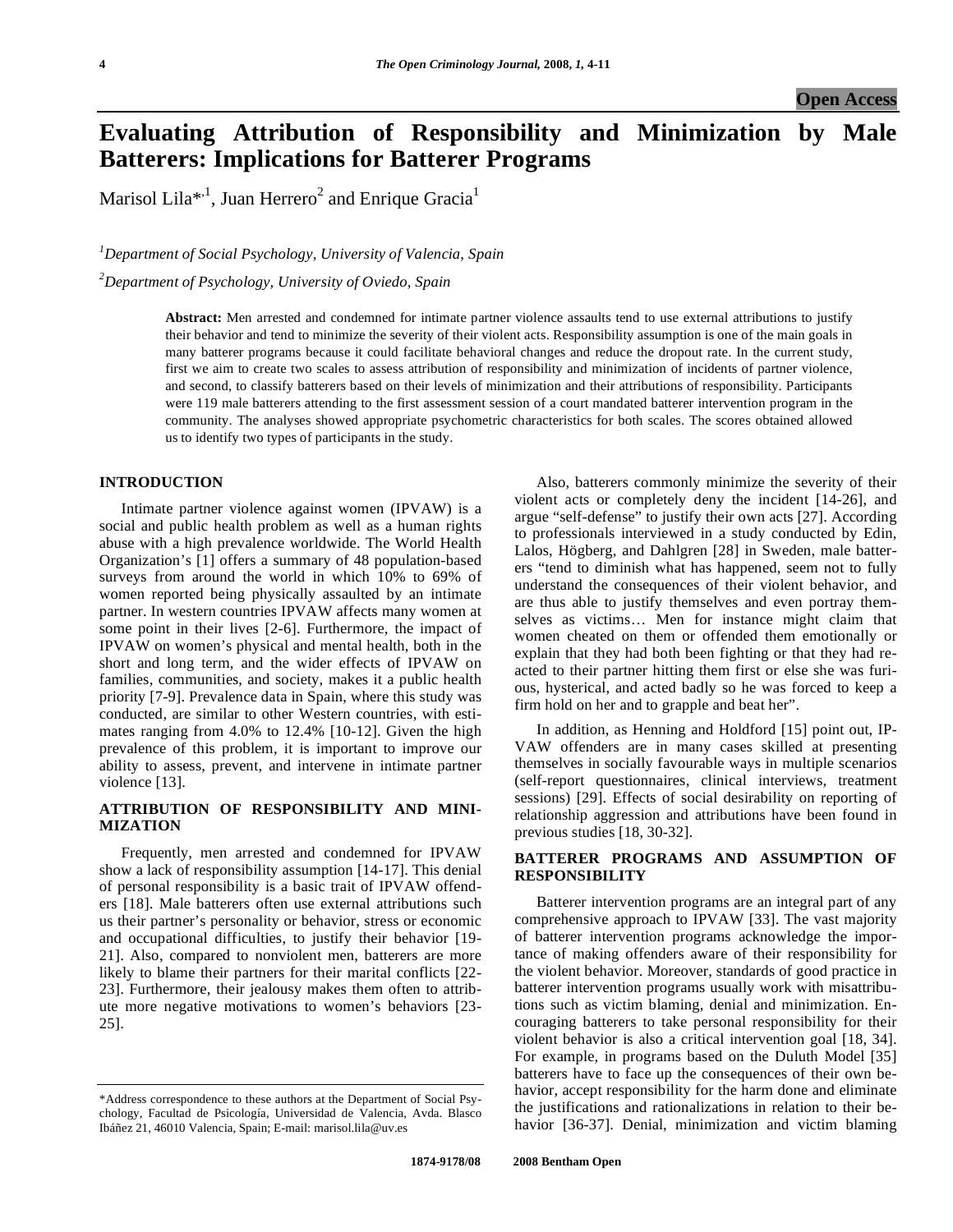strategies used by batterers have been a matter of concern because its association with increased risk of recidivism [16]. Many treatment programs assume that men who deny their responsibility will have a high probability to continue abusing their partners [33, 35, 38-39]. However, little research attention has been paid to the relationship between recidivism and responsibility assumption. Moreover, the scant research on relationship between recidivism and responsibility assumption and minimization provide mixed and inconsistent results [15, 39-41]. On the other hand, some research has shown that high levels of victim-blaming are associated with increased intimate partner abuse [42]. Studies on attributions in relationships show that men who have been violent in their relationships tend to view their partners as critical, rejecting, and intentionally malicious, and tend to blame their partners for difficulties [43-45]. Finally, with regard to minimization, as Scott and Straus [18] point out, individuals with prior experience of intimate partner violence are more likely to minimize the extent and impact of low-level abusive behaviors [46] and to be accepting aggression in relationships [47-48]. Furthermore, and of utmost importance for batterer programs, men who avoid taking responsibility for their violent behavior will be less motivated to change and will be in higher risk of premature treatment termination [49-51].

### **THE PRESENT STUDY**

 Despite the importance to asses carefully all these cognitive distortions and management impressions by male batterers, the studies and measures on these issues remain scarce [18]. Furthermore, in Spain, except for few exceptions, there is virtually no tradition in studies about batterer programs, and almost no psychometrically sound evaluation instruments are available. In the current study, firstly we show the psychometric characteristics of two scales assessing, respectively, attribution of responsibility and minimization of incidents of partner violence against women among male batterers. Secondly, we used this scales to classify batterers based on their levels of minimization and their attributions of responsibility in order to identify specific interventions needs. Therefore, the twofold aims of the study are:

- 1) the analysis of the psychometric properties of two scales measuring attribution of responsibility and minimization.
- 2) the clustering of individuals regarding their levels of victim-blaming, self-defense justifications, selfattributions of blame, and minimization to evaluate if there was any meaningful profile in attributions of responsibility and minimization for male batterers.

# **METHODOLOGY**

### **Participants and Procedure**

 Participants in this study were 119 male batterers attending to the first assessment session of a court mandated batterer intervention program in the community. This first assessment session aimed to ensure that some minimum requirements were met to take part in the program. As criteria for inclusion, the program established that: a) no substance or alcohol abuse was present; b) no presence of severe psychopathology; c) no indication of high levels of aggressive behavior that could put at risk the program personnel. Male

batterers completed paper-and-pencil tests in a large group room under supervision of program personnel. Questionnaires were read to the men when necessary. Table **1** presents descriptive statistics of socio-demographic variables.

**Table 1. Descriptive Statistics for Socio-Demographic Vari**ables in the Sample  $(N = 119)$ 

|                              | $\mathbf n$ | $\frac{0}{0}$ |
|------------------------------|-------------|---------------|
| Age                          |             |               |
| $\dots$ 21-30                | 36          | 30.2          |
| $31-40$                      | 39          | 32.8          |
| $\dots$ 41-50                | 34          | 28.6          |
| $\dots$ 51-60                | $\tau$      | 5.8           |
| $\dots 61-70$                | 3           | 2.6           |
| Country                      |             |               |
| Spain                        | 68          | 57.1          |
| Latin-America                | 33          | 27.7          |
| $$ Other                     | 18          | 15.2          |
| <b>Educational Level</b>     |             |               |
| No educational<br>background | 12          | 10.3          |
| Elementary school            | 52          | 44.8          |
| High school                  | 41          | 35.3          |
| University Studies           | 11          | 9.6           |
| Employment                   |             |               |
| Employed                     | 72          | 61.0          |
| Unemployed                   | 44          | 49.0          |

 Although the age ranged between 21 and 70 years old, most of participants were between 21 and 50 years old (about 71%). More than a half of participants were Spaniards (57.1%) while the remaining were immigrants. Among immigrants, mostly were from Latin-American countries (27.7%), and 15.2% of participants were from other countries, mainly from Eastern Europe and Africa. Educational level was low with more than 50% of participants with elementary education or lower. Most of participants were employed at the time of the study (61%).

### **MEASURES**

# **Attribution of Responsibility**

 An 8-item scale was specifically created for this study to evaluate participants' attributions as to why they have been convicted for IPVAW. To do so, we reviewed previous work identifying male batterers' attributions [15, 52]. Also, we gathered information from experienced personnel in the evaluation of convicted males for IPVAW. The attribution of responsibility scale was developed to be self-administered and all items were framed within the following presentation: *you are in a court mandated batterer program because you were convicted for intimate partner violence against woman.* Then, participants were asked to estimate the degree of agreement with 8 items in a 0-99 response scale, being 0 *completely disagree* and 99 *completely agree*. The Attribu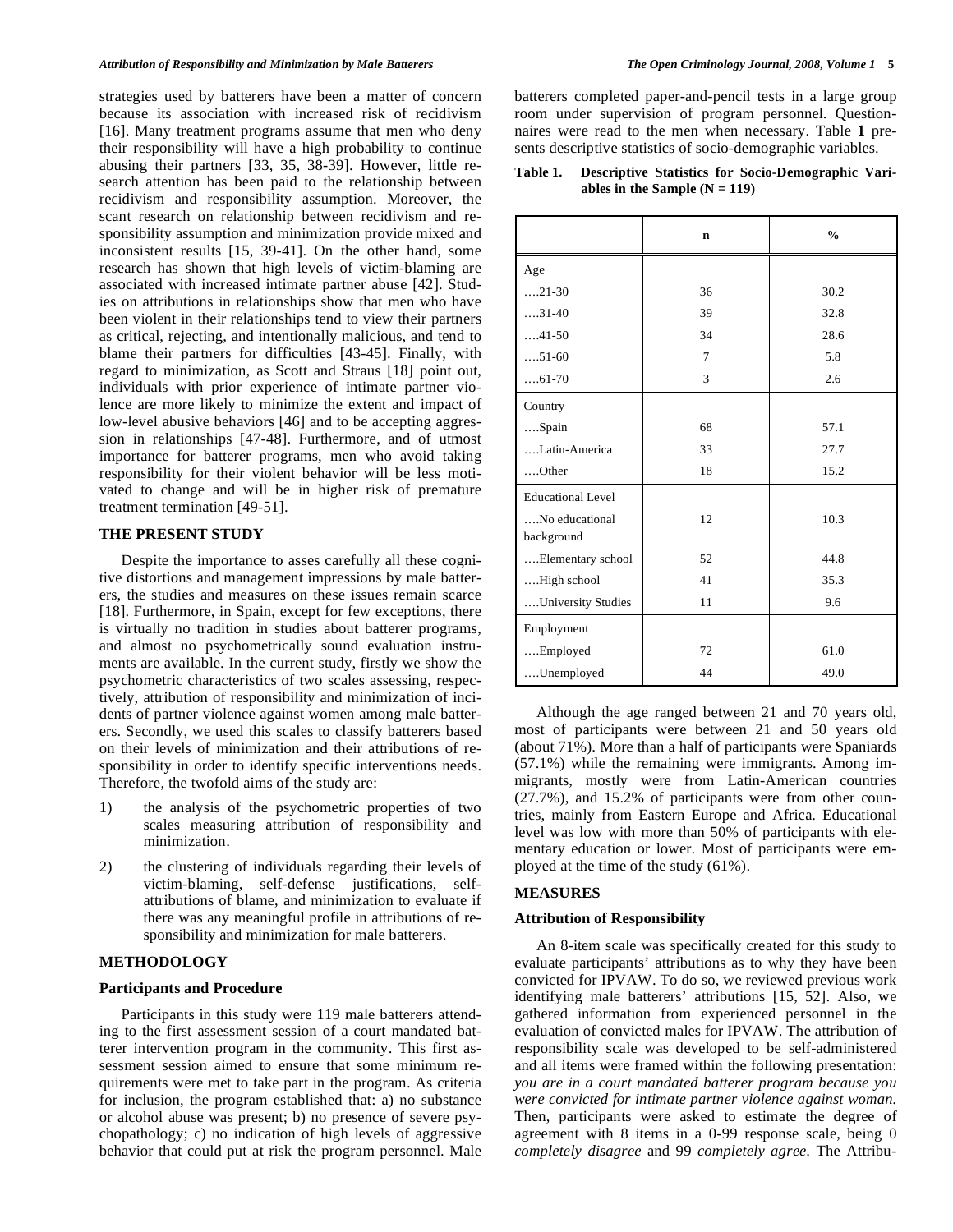tion of Responsibility Scale comprises three dimensions theoretically relevant and frequently studied in the literature on male batterers programs:

- 1) *Victim-blaming* assesses the degree to which the subject put the blame for his situation on personal characteristics or behavior of the victim (*I am in this situation due to a false report; I am here because of the lies and exaggerations of my partner; the aggressive character, lack of control, nervousness or psychological problems of my partner are the reasons why I am in this situation*).
- 2) Self-defense evaluates the degree to which the subject attributes his situation to an act of self-defense (*I am in this situation because I acted in self-defense; I am here because I defended myself from my partner's aggressions*).
- 3) *Self-attribution of blame* comprises three items that assess the degree to which the subject assume that his personal characteristics or behaviors are the reason

why he is convicted for IPVAW (*Alcohol or substance abuse is the reason why I am in this situation; I am in this situation because of my jealously; my character -aggressiveness, impulsivity, lack of control, nervousness, psychological problems, etc.- is the reason why I am in this situation*).

# **Minimization**

 We created a 4-item scale that evaluates the degree to which the subject minimize the behavior that led him to be convicted (*The reason why I am here is because the Law gets involved in private matters; I am in this situation for doing things that I have seen in my family; I am here because nowadays "domestic violence" is a label applied to trivial things; I am in this situation for doing things that in my family are considered unimportant*).

# **Social Desirability**

 To evaluate the tendency to respond in a socially desirable fashion we used the Crowne-Marlowe scale [53]. This

# **Table 2. Principal Component Analysis, Internal Consistency and Pearson Correlations with Social Desirability**

|                                                                                                                                                       | <b>Attribution of Responsibility Scale<sup>1</sup></b> |                     |                                  | <b>Minimization Scale<sup>2</sup></b> |
|-------------------------------------------------------------------------------------------------------------------------------------------------------|--------------------------------------------------------|---------------------|----------------------------------|---------------------------------------|
|                                                                                                                                                       | <b>Victim-Blaming</b>                                  | <b>Self-Defense</b> | <b>Self-Attribution of Blame</b> |                                       |
| Attribution of Responsibility                                                                                                                         |                                                        |                     |                                  |                                       |
| I am in this situation due to a false report                                                                                                          | .80                                                    |                     |                                  |                                       |
| I am here because of the lies and exaggerations of my part-<br>ner                                                                                    | .82                                                    |                     |                                  |                                       |
| The aggressive character, lack of control, nervousness or<br>psychological problems of my partner are the reasons why I<br>am in this situation       | .79                                                    |                     |                                  |                                       |
| I am in this situation because I acted in self-defense                                                                                                |                                                        | .87                 |                                  |                                       |
| I am here because I defended myself from my partner's<br>aggressions                                                                                  |                                                        | .83                 |                                  |                                       |
| Alcohol or substance abuse is the reason why I am in this<br>situation                                                                                |                                                        |                     | .75                              |                                       |
| I am in this situation because of my jealously                                                                                                        |                                                        |                     | .75                              |                                       |
| My character (aggressiveness, impulsivity, lack of control,<br>nervousness, psychological problems, etc.) is the reason why<br>I am in this situation |                                                        |                     | .60                              |                                       |
| <i>Minimization</i>                                                                                                                                   |                                                        |                     |                                  |                                       |
| The reason why I am here is because the Law gets involved<br>in private matters                                                                       |                                                        |                     |                                  | .80                                   |
| I am in this situation for doing things that I have seen in my<br>family                                                                              |                                                        |                     |                                  | .67                                   |
| I am here because nowadays "domestic violence" is a label<br>applied to trivial things                                                                |                                                        |                     |                                  | .56                                   |
| I am in this situation for doing things that in my family are<br>considered unimportant.                                                              |                                                        |                     |                                  | .57                                   |
| Internal consistency (Cronbach's alpha)                                                                                                               | .78                                                    | .79                 | .60                              | .60                                   |
| Pearson correlations with Social Desirability                                                                                                         | .14ns                                                  | $-.14ns$            | $-29**$                          | $-15ns$                               |

<sup>1</sup>Loadings from the rotated solution (Promax).

<sup>2</sup>Loadings from the unrotated solution.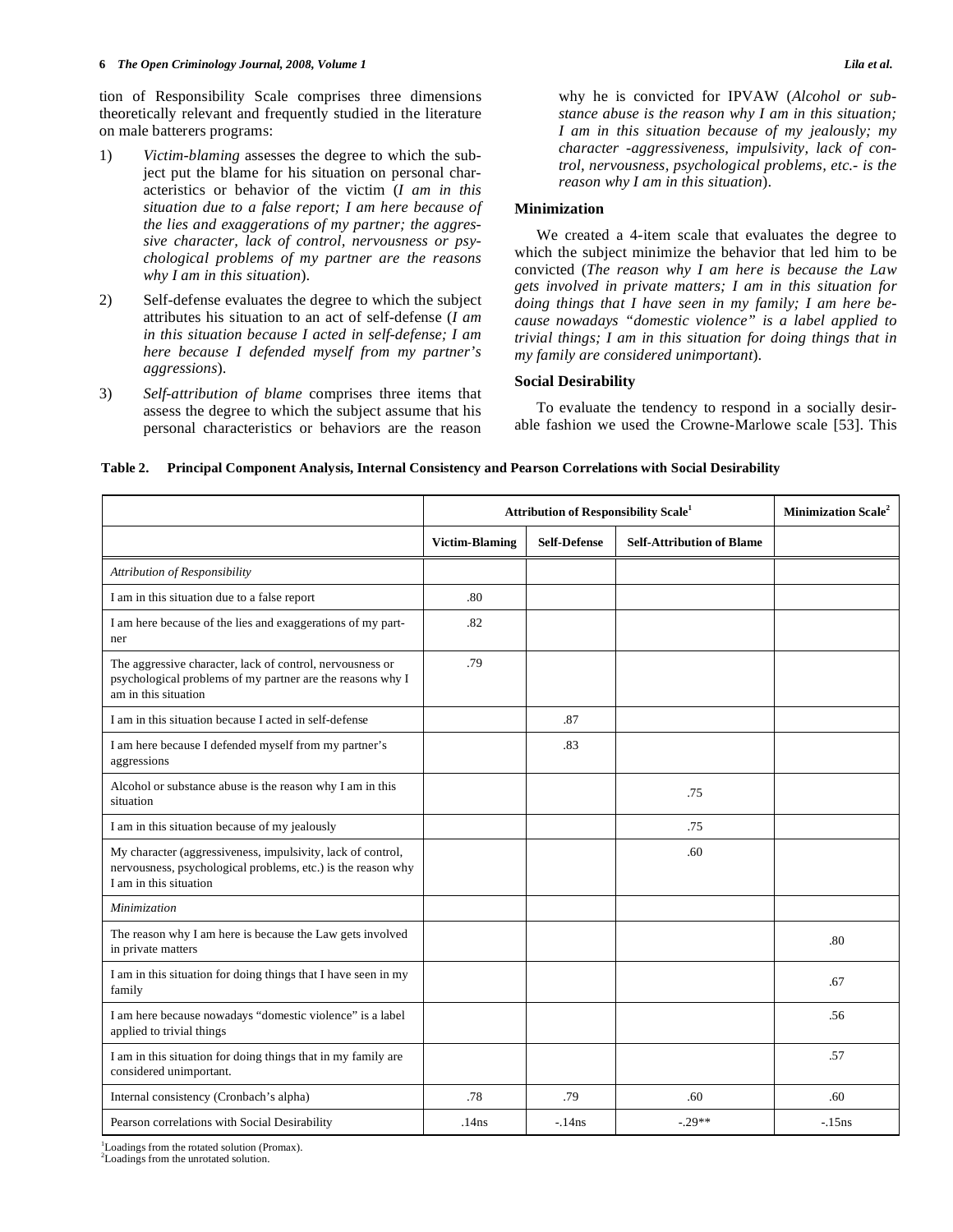10-item scale has been used in previous research with similar samples to assess the degree to which responses are biased because the subject is trying to present himself in a socially desirable fashion.

# **RESULTS**

 To ascertain if the two scales were multidimensional or unidimensional we first run a series of Principal Component Analyses. For the Attribution of Responsibility scale we found an underlying structure of three distinct components. These three components were then obliquely rotated (Promax) because the three theoretical dimensions were *a priori* related. For the Minimization scale we found a onecomponent solution, so there was no further need to rotate this component.

 In Table **2** we present results for Principal component Analyses for the two scales along with their internal consistency and their relationships with social desirability. Regarding the Attribution of Responsibility Scale, the empirical structure found clearly reflects the three theoretical dimensions hypothesized: victim-blaming, self-defense, and selfattribution of blame. All of the loadings are greater than .50 and no cross-loadings greater than .45 were found, indicating that each item is clearly identified with only one component. Internal Consistency (Cronbach's alpha = .70) is moderate for the complete scale, while the corresponding alphas for the subscales ranges from .60 to .79.

 None of the scores are biased by social desirability except for self-attribution of blame ( $r = -.29$ ,  $p < .01$ ). This finding suggests that in higher levels of social desirability there is a tendency to show lower levels of self-attribution of blame. The lack of statistical relationship of the two remaining dimensions of the Attribution of Responsibility Scale with social desirability also seems to suggest that victimblaming and self-defense responses were relatively unbiased in our participants.

 Regarding the Minimization Scale, the four items clearly loaded in one dimension with coefficients greater than .55. Its internal consistency is moderate ( $\alpha = .60$ ) and the scale score does not seem to be affected by social desirability  $(r =$ -.15, *n.s.*)

 In Table **3** we present the descriptive statistics for the 12 items of the Attribution of Responsibility and Minimization Scales. Overall, the items that obtained a higher degree of agreement were those of victim-blaming, all of them above 50. In this sense, the item with the greater mean is *I am in this situation because of the lies and exaggerations of my partner* (M = 61.94).

 Also, those items that reflect self-attribution of blame obtained the greater disagreement in the sample, specifically the item *I am in this situation because of my jealously* (M = 18.38). Overall, both self-attributions of blame and selfdefense items registered the higher levels of disagreement in the sample.

 Although item variability across subjects is moderate, as indicated by their standard deviations, these results seem to

| <b>Items</b>                                                                                                                                       | Mean  | <b>Standard Deviation</b> |
|----------------------------------------------------------------------------------------------------------------------------------------------------|-------|---------------------------|
| Attribution of Responsibility                                                                                                                      |       |                           |
| Victim-Blaming                                                                                                                                     |       |                           |
| I am in this situation due to a false report                                                                                                       | 50.76 | 42.53                     |
| I am here because of the lies and exaggerations of my partner                                                                                      | 61.94 | 39.24                     |
| The aggressive character, lack of control, nervousness or psychological problems of my partner are the reasons<br>why I am in this situation       |       | 37.54                     |
| Self-Defense                                                                                                                                       |       |                           |
| I am in this situation because I acted in self-defense                                                                                             | 28.81 | 38.27                     |
| I am here because I defended myself from my partner's aggressions                                                                                  | 31.54 | 39.89                     |
| Self-attribution of blame                                                                                                                          |       |                           |
| Alcohol or substance abuse is the reason why I am in this situation                                                                                | 25.28 | 36.68                     |
| I am in this situation because of my jealously                                                                                                     | 18.38 | 30.91                     |
| My character (aggressiveness. impulsivity. lack of control. nervousness. psychological problems. etc.) is the<br>reason why I am in this situation | 29.22 | 36.72                     |
| <i>Minimization</i>                                                                                                                                |       |                           |
| The reason why I am here is because the Law gets involved in private matters                                                                       |       | 30.93                     |
| I am in this situation for doing things that I have seen in my family                                                                              | 9.41  | 26.05                     |
| I am here because nowadays "domestic violence" is a label applied to trivial things                                                                | 39.78 | 40.98                     |
| I am in this situation for doing things that in my family are considered unimportant.                                                              |       | 41.11                     |

# **Table 3. Means and Standard Deviations for Scales Items (N = 119)**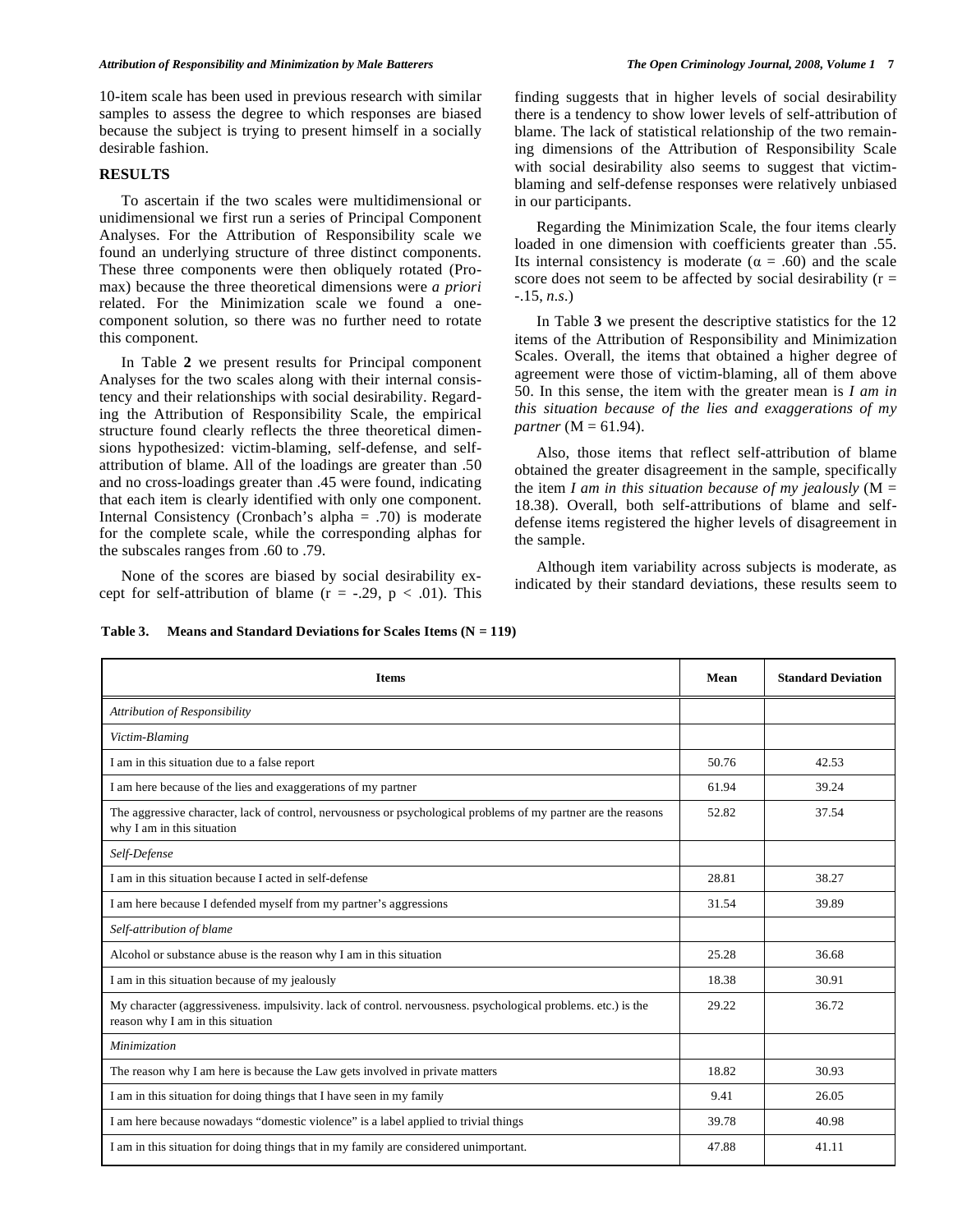|                               | <b>Attribution of Responsibility Scale</b> |                     |                                  |
|-------------------------------|--------------------------------------------|---------------------|----------------------------------|
|                               | <b>Victim-Blaming</b>                      | <b>Self-Defense</b> | <b>Self-Attribution of Blame</b> |
| Attribution of Responsibility |                                            |                     |                                  |
| Victim-Blaming                | -                                          |                     |                                  |
| Self-Defense                  | $43***$                                    | ۰                   |                                  |
| Self-attribution of blame     | $-.20*$                                    | $-.06$              | $\overline{\phantom{a}}$         |
| Minimization                  | $.20*$                                     | .39***              | .14                              |

**Table 4. Pearson Correlations Sub-Scales for Attribution of Responsibility and Minimization** 

\*\*p <.05. \*\* \* p <.001.

suggest that participants in this study showed a tendency to blame the victim for their situation.

 Regarding the Minimization scale, descriptive statistics also point to a similar direction. Except for the item *I am in this situation for doing things that in my family are considered unimportant* ( $M = 47.88$ ), the levels of minimization tended to be low in the sample.

 Finally, in Table **4** we present Pearson correlations among the three dimensions of Attribution of Responsibility and Minimization. The victim-blaming and self-defense dimensions were significantly related ( $r = .43$ ,  $p < .001$ ) suggesting that those participants who tended to blame the victim also showed a tendency to justify incidents as a matter of self-defense. Also, victim-blaming was negatively and significantly related with self-attribution of blame ( $r = -0.20$ ,  $p <$ .05), indicating that those respondents that blamed themselves also tended not to blame the victim. However, the relationship between self-attribution of blame and selfdefense was non-significant  $(r = -.06, n.s.)$ , suggesting that these two dimensions are relatively independent. In other words, self-defense is a type of justification for the violent episode that appears at any level of self-attribution of blame.

 Regarding Minimization, higher scores in this variable were related to higher levels of victim-blaming ( $r = 20$ ,  $p <$ .05) and higher levels of self-defense  $(r = .39, p < .001)$ . Also, minimization seemed to be unrelated to self-attribution of blame  $(r = .14, n.s.).$  In other words, blaming the victim and justifying the behavior as an act of self-defense tended to appear in participants that also minimized the importance of their behavior towards the victim. For those who assumed the blame for the violent episode, their levels of minimization varied suggesting that these two variables are relatively independent.

### **TWO-STEP CLUSTER ANALYSIS**

 Finally, we analyzed the clustering of participants in the attribution of responsibility sub-scales and minimization scores. To do so, we used the two-step cluster analysis procedure implemented in SPSS 15. To determine the number of clusters automatically, SPSS uses the Bayesian Information Criterion (BIC). BIC is calculated for each number of clusters within a specified range to find the initial estimate for the number of clusters. At this stage, we used an initial range from 1 to 15 clusters. BIC is then used to evaluate the difference in model information, starting the comparison between a model with n and a model with n+1 number of clusters, where n for the first comparison is 1. The ratio of change in BIC determines the optimal number of clusters. This number of clusters is further refined by finding the largest relative increase in distance between the two closest clusters in each clustering stage. This procedure is adequate when the researcher wants to find the optimal number of groups that best represent the empirical distribution of data in the variables of interest. These variables were: victimblaming, self-defense, self-attribution of blame, and minimization.

 In the first step, the number of clusters (or groups) that best fit the data is found. In our case, the number of groups were  $n = 2$ . In the second step, each participant is assigned to a group. In Table **5**, we present the two-step cluster analysis results, along with both multivariate and univariate tests of the mean differences between groups, as well as the means for each group.

 The distribution of participants across the two groups indicates that group 1 is represented by 68.7% of participants while group 2 only represents one third of the sample (31.3%). Looking at the average scores in each variable for

| Table 5. |  | Mean Group differences <sup>1</sup> in Attribution of Responsibility and Minimization |
|----------|--|---------------------------------------------------------------------------------------|
|          |  |                                                                                       |

| %       |      | <b>Attribution of Responsibility Scale</b> |                     |                                  | <b>Minimization Scale</b> |  |
|---------|------|--------------------------------------------|---------------------|----------------------------------|---------------------------|--|
|         |      | <b>Victim-Blaming</b>                      | <b>Self-Defense</b> | <b>Self-Attribution of Blame</b> |                           |  |
| Group 1 | 68.7 | 44.8                                       | 13.3                | 23.3                             | 21.1                      |  |
| Group 2 | 31.3 | $79.1^{\circ}$                             | $73.5^{\text{a}}$   | 24.7                             | 46.3 <sup>a</sup>         |  |

<sup>1</sup>Multivariate Test (MANOVA): [F(4. 110) = 80.91. p < .001]. <sup>a</sup>Group  $2 > G$ roup 1, p <.001. Univariate test.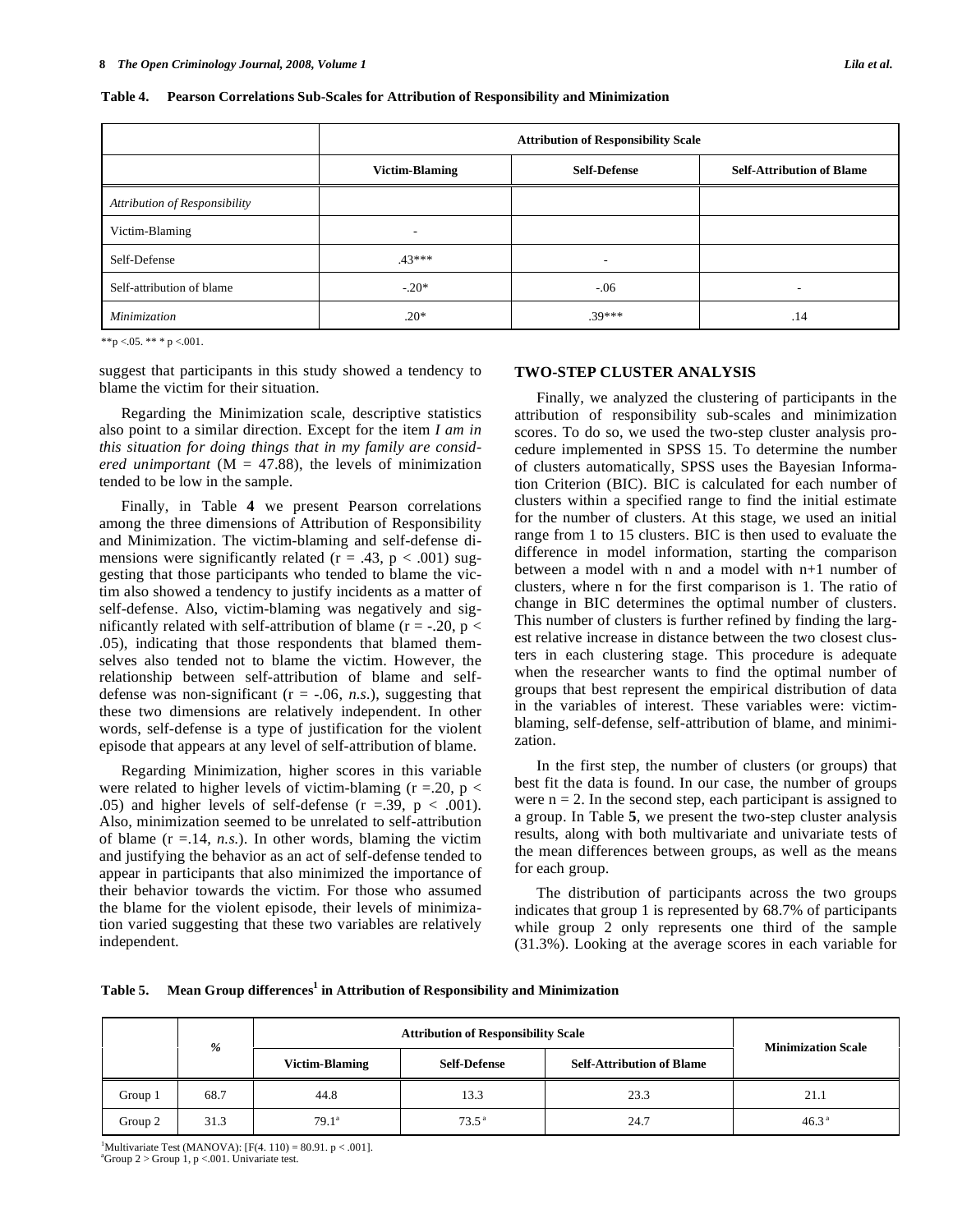group 1 we observe that, overall, participants in this group are characterized by lower levels of victim-blaming, selfdefense and minimization as compared to group 2 [F(4. 110)  $= 80.91$ . p < .001]. The univariate test (not shown in Table 5) also reveals that there are statistically significant mean differences in all variables except for self-attribution of blame  $(F = 0.77, n.s.).$ 

 Thus, profile for group 2 indicates that almost one third of the sample not only blamed the victim and justified their behavior as an act of self-defense (means around the highend of the scale,  $\geq$  73) but also they tended to minimize the behavior itself (mean  $= 46.3$ ). On the contrary, most of the sample (group 1) showed low levels of self-defense (mean  $=$ 13.3) and minimization (mean = 21.1) and medium levels of victim-blaming (mean  $= 44.8$ ). For both groups, levels of self-attribution of blame were similar and low (means  $\leq$  25).

# **DISCUSSION**

 In this study we have analyzed the attribution of responsibility of incidents of intimate partner violence in 119 male batterers attending to the first assessment session of a court mandated batterer intervention program in the community. The aim of the study was twofold: a) the analysis of the psychometric properties of two scales measuring attribution of responsibility and minimization; and b) the clustering of individuals regarding their levels of victim-blaming, selfdefense justifications, self-attributions of blame, and minimization to evaluate if there was any meaningful profile in attributions of responsibility and minimization for male batterers.

 First, results showed that the 8-item Attribution of Responsibility Scale, that provides information about victimblaming (3·items), self-defense justifications (2 items) and self-attribution of blame (3 items), has an adequate internal consistency (Cronbach's alpha = .70) as well as their subscales (ranging from .60 to .79). Also, its factor structure clearly reflects the existence of three distinct dimensions theoretically relevant. Sub-scales scores are relatively independent of social desirability except for the self-attribution of blame dimension, whose score seems to be negatively and significantly related to social desirability. Thus, those participants more focused on showing a positive self-image also tended to show little agreement with the idea that they were responsible for their situation (convicted). Both victimblaming and self-defense dimensions were free of social desirability bias.

 As for the Minimization Scale, comprised by four items evaluating the degree to which subjects minimize both the relevance and the severity of their behavior, the scale has showed a moderate internal consistency (Cronbach's alpha = .60). Scores on this scale are positively and significantly related with both victim-blaming and self-defense, suggesting that minimization might be accompanied by attributions that deny individual's responsibility. However, we did not find any statistical relationship between minimization and self-attribution of blame, indicating that the perception of severity for the violent episode does not seem to be linked to the assumption of responsibility. On the contrary, when minimization is high, participants tended to use external attributions (victim-blaming and self-defense) in order to explain their behaviors.

 Consistent with prior studies [15-16, 19-21, 26-27, 29], high levels of external attributions of blame were found within our sample. The lower mean scores were obtained to self-attribution of blame items (mean scores from 18.4 to 29.2). Despite the fact that men in our sample had been arrested for and found guilty of assaulting his partner, the higher mean scores were found in items like *I am here because of the lies and exaggerations of my partner*, *The aggressive character, lack of control, nervousness or psychological problems of my partner are the reasons why I am in this situation*, and *I am in this situation due to a false report* items. All of these items refer to victim's lies, behavior or personality problems as responsible of their situation. Finally, another justification used by participants to a certain extent was that they acted in self-defense (*I am here because I defended my self from my partner's aggressions* and *I am in this situation because I acted in self-defense).* These types of attributions characterize many perpetrators of IPVAW, and have to be taken into account in batterer programs interventions where participants "often do not perceive the existence of a problem, are rarely the ones to initiate treatment, are typically unwilling or disinterested participants in the change process, and face a wide array of criminal justice sanctions for treatment noncompliance" [54] (p. 329).

 Second, the study has identified two types of participants in the program regarding their attribution of responsibility and minimization levels. The majority of participants (group 1, 68.7%) showed medium levels of victim-blaming and low levels of self-defense and minimization. The remaining participants (group 2, 31.3%) showed high levels of both victim-blaming and self-defense and medium levels of minimization. For both groups, levels of self-attribution of blame were low. These results suggest that almost one third of participants maintained that their convicted status was due to the personal characteristics and aggressiveness of the victim. Also, these participants clearly disagreed with mainstream societal conceptions of domestic violence against women (minimization of proven facts). The majority of the participants (group 1) showed low levels in self-defense and minimization, and medium levels in victim-blaming. Although self-attribution of blame scores in this group are slightly higher than in group 2, they are very low too. The fact that all participants had low levels of self-attribution of blame could point to one of the priority areas of intervention. Since one of the main goals in batterer programs is that male offenders take responsibility of their behavior, the participants in group 2 clearly have an important need of intervention in this regard. Arguably, high levels of victim-blaming, selfdefense and minimization among participants may lead to disruptive behaviors during treatment sessions and an increased risk of abandoning the program [49].

 While findings in this study suggest that both the attribution of responsibility and minimization scales might be useful, we should be cautious about the generalizability of results due to sample size. Also, the observed values on variables of the study corresponded to the first assessment session of a court mandated batterer intervention program in the community. Thus, it is unclear whether these attributions were present when the episode happened. Alternatively, these attributions could have changed during the time-lag between court's sentence and the assessment session at the beginning of the program. The availability of this informa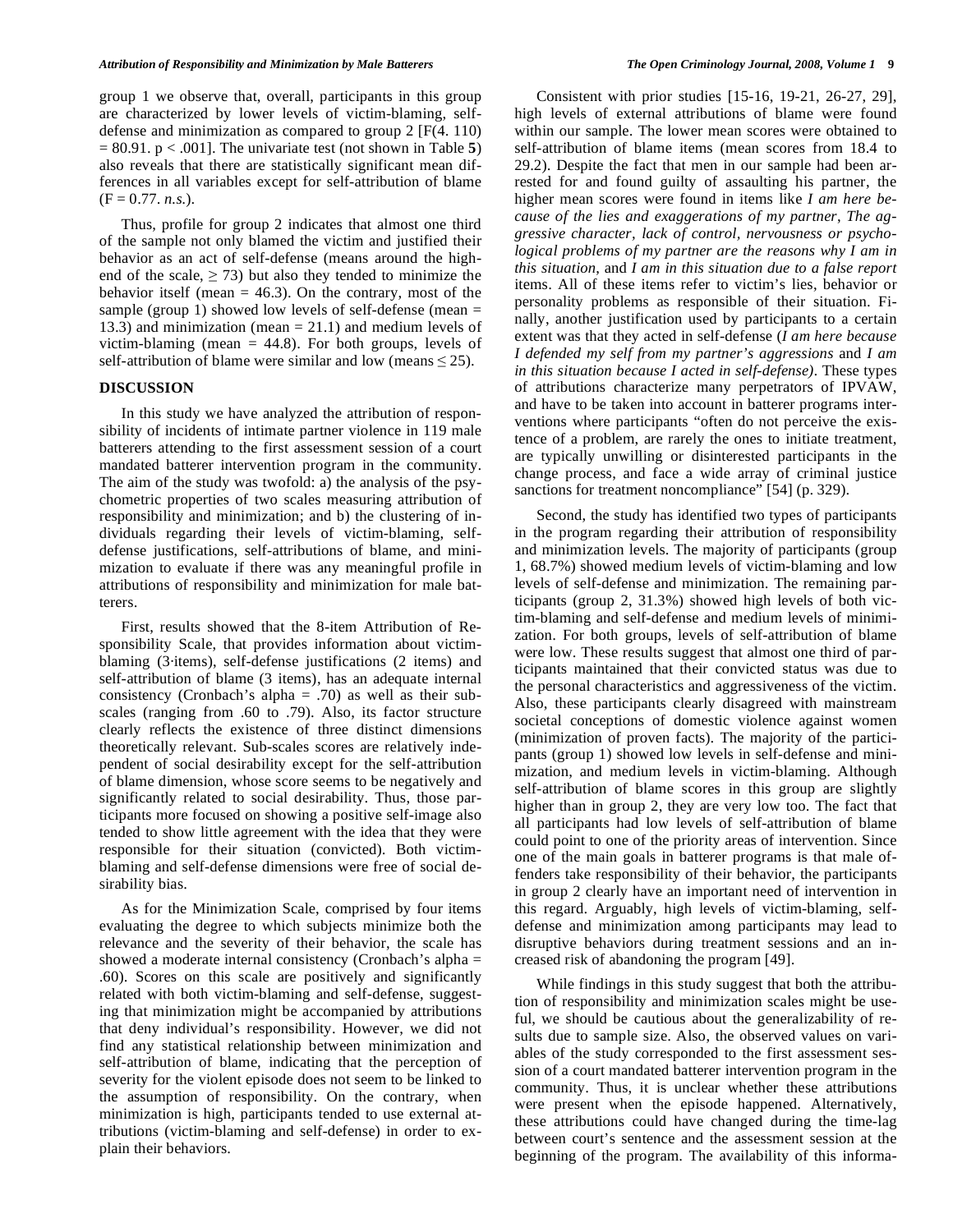tion to researchers could be useful to assess participants' potential of change and therefore to focus on the special needs of each participant throughout the program. This is especially relevant in intervention programs that seek to promote stable and deep changes in attribution of responsibility and minimization. For example, in severe cases, the professionals may need to consider different methods for motivating participants. For these cases, participants might benefit from previous intervention efforts to increase readiness for treatment [55].

 Another potential limitation is that in our study we did not take into account underlying variables that could be explaining the low levels of self-attribution of blame observed among all participants. It could be that dispositional factors had been accounting for low self-attribution of blame levels. In this regard, White and Gondolf [56] had shown a preponderance of narcissistic and antisocial tendencies among batterers using the psychological profiles generated by the Millon Clinical Multiaxial Inventory (MCMI-III) [57]. A research review on violent offenders in general showed that inflated expectations, "self-righteousness", and threatened egotism characterized the vast majority of these men [58]. According to Gondolf [59], many violent people, especially those with antisocial and narcissistic tendencies, do not feel much guilt or personal responsibility for their violent behavior. They are likely to blame other individuals or outward circumstances. In this regard, according to Henning and Holdford [15] it is important to assess these dispositional variables. Furthermore, Paulhus [60] makes a distinction between response biases for the purpose of impression management as opposed to self-deception. In the case of impression management there is conscious manipulation of responses in order to appear more socially conforming. This can be originated by situational pressures or shame about violent behavior. In the case of self-deception, individuals actually believe their positive self-reports to be accurate. These individuals often have an inflated self-esteem and tend to blame others for their behavior and to believe that the severity of their actions has been exaggerated. More research is needed to disentangle the effects of dispositional and situational factors on attribution of responsibility and minimization [32].

 Beyond these potential limitations, the results presented here might be useful to identify priority areas of intervention in convicted males for domestic violence against women.

#### **ACKNOWLEDGEMENTS**

 Support for this research was provided by a grant from the Spanish Ministry of Work and Social Affairs (MU-JER2007-PI-090).

#### **REFERENCES**

- [1] World Health Organization (2002). World report on violence and health. Geneva: Author.
- [2] American Medical Association. (1994). Diagnostic and treatment guidelines on domestic violence. Chicago: Author.
- [3] Bachman R, Saltzman L. (1995). Bureau of Justice Statistics special report: Violence against women: Estimates from the redesigned survey (NCJ-154348). Washington, DC: U.S. Department of Justice, Bureau of Justice Statistics.
- [4] Council of Europe. (2002). Recommendation Rec (2002)5 of the Committee of Ministers to member states on the protection of women against violence adopted on 30 April 2002 and explanatory memorandum. Strasbourg, France: Author.
- [5] Hagemann-White C. European research on the prevalence of violence against women. Violence Against Women 2001; 7: 732-59.
- [6] Kury H, Obergfell-Fuchs J, Woessner G. The extent of family violence in Europe. Violence Against Women 2003; 10: 749-69.
- [7] Gracia E, Herrero J. Public attitudes toward reporting partner violence against women and reporting behavior. J Marriage Fam 2006a; 68: 759-68. http://www.uv.es/~egracia/enriquegracia/docs/ scanner/jomf\_288.pdf.
- [8] Gracia E, Herrero J. Acceptability of domestic violence against women in the European Union: A multilevel analysis. J Epidemiol Commun Health 2006b; 60: 123-29.
- [9] Gracia E, Herrero J. Perceived neighborhood social disorder and attitudes toward reporting domestic violence against women. J Interpers Violence 2007; 22: 737-52.
- [10] Instituto de la Mujer (2000). La violencia contra las mujeres. Resultados de la macroencuesta. I Parte [Violence against women. Results from the macrosurvey, Part I]. Madrid, Spain: Author.
- [11] Instituto de la Mujer (2003). La violencia contra las mujeres. Resultados de la macroencuesta. II Parte [Violence against women. Results from the macrosurvey, Part II]. Madrid, Spain: Author.
- [12] Medina-Ariza J, Barberet R. Intimate partner violence in Spain. Violence Against Women 2003; 9: 302-22.
- [13] Stith SM, Green NM, Smith DB, Ward DB. Marital satisfaction and marital discord as risk markers for intimate partner violence: A Meta-analytic review. J Fam Violence 2008; 23: 149-60.
- [14] Heckert DA, Gondolf EW. Assessing assault self-reports by batterer program participants and their partners. J Fam Violence 2000; 15(2): 181-97.
- [15] Henning K, Holdford R. Minimization, denial, and victim blaming by batterers: How much does the truth matter? Crim Justice Behav 33: 2006; 110-30.
- [16] Henning K, Jones AR, Holdford, R. "I didn't do it, but if I did I had a good reason": Minimization, denial, and attributions of blame among male and female domestic violence offenders. J Fam Violence 2005; 20(3): 131-39.
- [17] Lila M, Gracia E, Herrero J. Self-attributions and external attributions of male batterers in court mandated programs. Paper presented at The First Biennial Conference of the International Family Aggression Society, 2008; Preston, England.
- [18] Scott K, Straus, M. Denial, minimization, partner blaming, and intimate aggression in dating partners. J Interpers Violence 2007; 22: 851-71.
- [19] Bograd M. How battered women and abusive men account for domestic violence: Excuses, justifications, or explanations? In Hotaling G, Finkelhor D, Kirkpatrick J, Straus M, Eds. Coping With Family Violence: Research and Policy Perspectives, 1988; (pp. 60- 77). Thousand Oaks, CA: Sage.
- [20] Cantos A, Neidig P, O'Leary KD. Men and women's attributions of blame for domestic violence. J Fam Violence 1993; 8: 289-02.
- [21] Dutton D. Wife assaulter's explanations for assault: The neutralization of self-punishment. Can J Behavioral Sci 1986; 18: 381-90.
- [22] Eckhardt C, Dye M. The cognitive characteristics of maritally violent men: Theory and evidence. Cogn Ther Res 24: 2000; 139- 58.
- [23] Holtzworth-Munroe A, Hutchinson G. Attributing negative intent to wife behavior: The attributions of maritally violent versus nonviolent men. J Abnorm Psychol 1993; 102: 206-11.
- [24] Barnett OW, Martinez TE, Bluestein BW. Jealousy and romantic attachment in maritally violent and nonviolent men. J Interpers Violence 1995; 10: 473-86.
- [25] Holtzworth-Munroe A, Anglin K. The competency of responses given by maritally violent versus nonviolent men to problematic marital situations. Violence Vict 1991; 6: 257-69.
- [26] Dutton D, Hemphill K. Patterns of socially desirable responding among perpetrators and victims of wife assault. Violence Vict 1992; 7: 29-39.
- [27] Hamberger K. Cognitive behavioral treatment of men who batter their partners. Cogn Behavioral Pract 1997; 4: 147-69.
- [28] Edin KE, Lalos A, Högberg U, Dahlgren L. Violent men: ordinary and deviant. J Interpers Violence 2008; 23: 225-44.
- [29] Saunders D. Procedures for adjusting self-reports of violence for social desirability bias. J Interpers Violence 1991; 6: 336-44.
- [30] Fowers BJ, Lyons EM, Montel KH. Positive marital illusions: Selfenhancement or relationship enhancement? J Fam Psychol 1996; 10: 192-08.